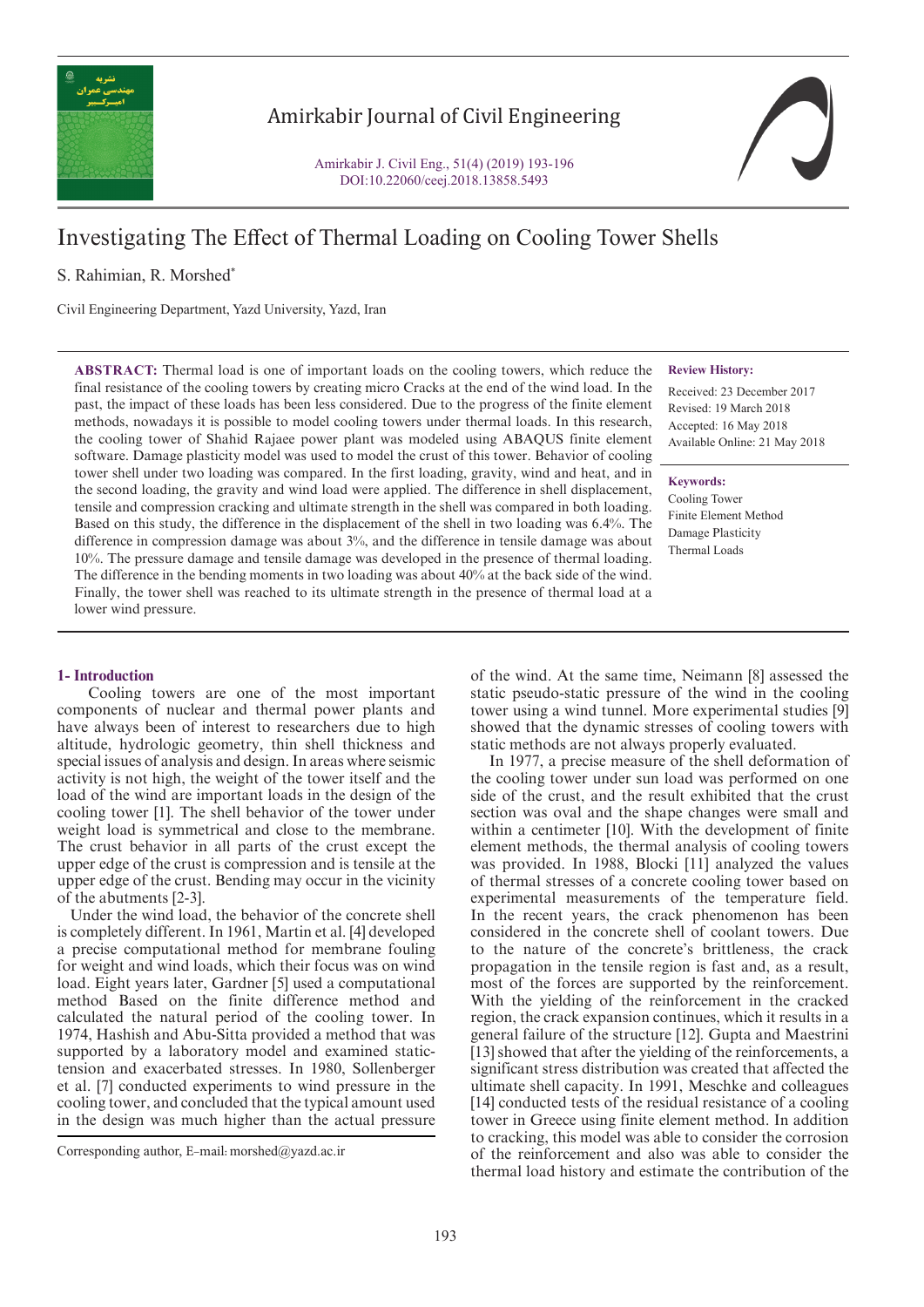heat effect to the total failure of the structure. In 2006, Noh [15] carried out comprehensive studies on a cooling tower, and used the non-linear behavior of the tower for a smeared model, loading the tower, weight and wind, and not using the heat load. In 2017, Zhang et al. [16] studied the dynamic load response and static equilibrium load response in a cooling tower using a wind tunnel.

 In this research, Damage plasticity model was utilized to model cracks in concrete, which was able to express all damage states by a scalar variable called Damage for the first time.

#### **2- Methodology**

 In this study, in order to assess the real samples, Shahid Rajaee cooling tower at Qazvin was studied and modeled by ABAQUS software. Figure 1 shows the geometric characteristics of Shahid Rajaee cooling tower.



**Figure 1. A view of geometric characteristics of Shahid Rajaee cooling tower**

 To analyze the tower, the damage plasticity model has been used. This model is capable of demonstrating the behavior of concrete in alternating loading with the help of two parameters of compressive and tensile damage. In this model, two rupture mechanisms for concrete are assumed to be tensile cracking and compression crushing. The variation of the yield surface was controlled by two pressure and tensile hardening parameters. Noh and colleagues researches [17] were employed to determine the compressive and tensile parameters, and the stress-strain curve of Saenz [18] has been used. The shell and foundation of the cooling tower were modeled by 4-node S4 elements and the shell pillars were provided in form of the B-31 Timoshenko beam elements. Wind loading and thermal loading were based on the VGB German Regulation [19]. After finite element analyzing of the cooling tower, the obtained results were included the displacement of the shell in the direction of wind load, compressive damage and tensile damage in both loading, i.e., cooling tower under load weight + Heat + wind, and cooling tower that is only under weight and wind were compared and concluding remarks were obtained.

#### **3- Conclusions**

 In this research, the cooling tower of Shahid Rajaee Qazvin Power Plant was numerically analyzed under the influence of wind load and heat waves, and the following results were obtained.

- 1. With the addition of thermal load to wind load, the maximum displacement of the crust was about 11% and at a height of 70 m at the wind load side of the shell.
- 2. The thermal load increased the compressive damage by a maximum of about 3% and at a height of 63 meters at the wind side. Meanwhile, shell damage was spread to more areas of the shell.
- 3. Shell tensile damage was increased by applying thermal load up to 10 percent and at a height of 63 meters at the wind side. In addition, shell tensile damage was spread to more areas of the shell.
- 4. The greatest effect of thermal loading on the bending moment was in the back side to the wind. In this area the bending moment under thermal loading was increased more than 40%. Even for the bending moment in the backward direction, the positive bending moment was changed to the negative bending moment.
- 5. With thermal load, the crust of the tower was reached to its final resistance at a lower wind load (about 2.5%). In general, it was necessary to consider the effect of thermal load on the design of cooling towers, although its effect was not significant compared to the wind load.

#### **References**

- [1]A.-A.C. 334, Reinforced Concrete Cooling Tower Shells: Practice and Commentary, American Concrete Institute, 1976.
- [2]A. Zingoni, Shell structures in civil and mechanical engineering: theory and closed-form analytical solutions, Thomas Telford, 1997.
- [3]A. Zingoni, Self-weight Stresses in Hyperbolic Cooling Towers of General Shape, 1999.
- [4]D.W. Martin, W.E. Scriven, L.G. Wills, The Calculation of Membrane Stresses in Hyperbolic Cooling Towers, Proceedings of the Institution of Civil Engineers, 23(3) (1962) 530-531.
- [5] N.J. Gardner, Response of cooling tower to turbulent wind, Journal of the Structural Division, 95(10) (1969) 2057-2076.
- [6] M.G. Hashish, S.H. Abu-Sitta, Response of hyperbolic cooling towers to turbulent wind, Journal of the Structural Division, 100(5) (1974) 1037-1051.
- [7]N.J. Sollenberger, D.P. Billington, R.H. Scanlan, Wind loading and response of cooling towers, Journal of the structural division, 106(3) (1980) 601-621.
- [8] H.-J. Niemann, Wind effects on cooling-tower shells, journal of the Structural Division, 106(3) (1980) 643- 661.
- [9]H.-J. Niemann, J. Ruhwedel, Full-scale and model tests on wind-induced, static and dynamic stresses in cooling tower shells, Engineering Structures, 2(2) (1980) 81-89.